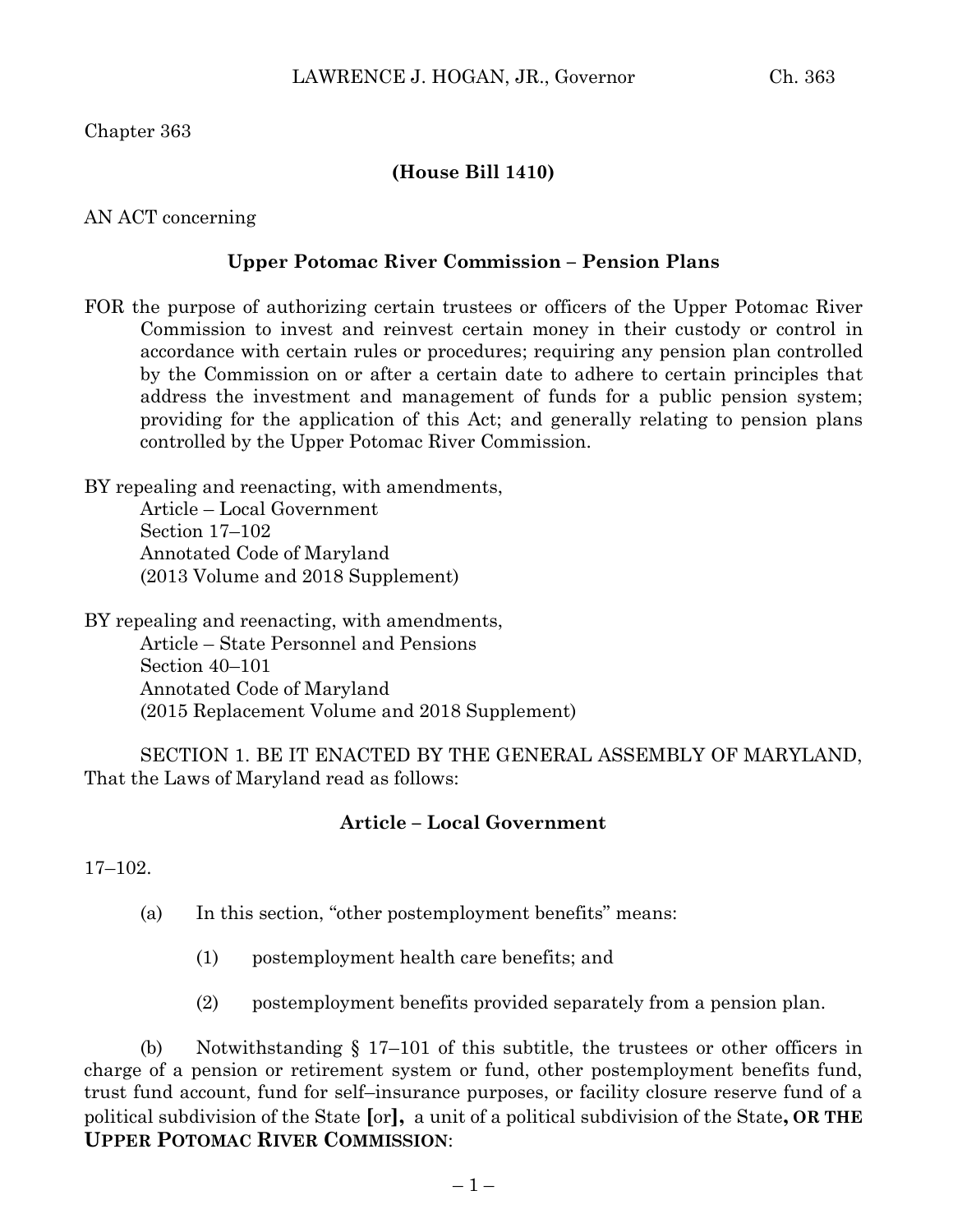(1) may:

by**:**

to:

subdivision; **OR**

**1.** a law enacted by the governing body of the political

(i) invest and reinvest money in their custody or control as provided

## **2. IN THE CASE OF THE UPPER POTOMAC RIVER COMMISSION, RULES OR PROCEDURES ESTABLISHED BY THE COMMISSION;** and

(ii) sell, redeem, or exchange an investment or reinvestment made under this item; and

(2) shall comply with fiduciary standards that at least meet the standards in Title 21, Subtitle 2 of the State Personnel and Pensions Article in connection with money in their custody or control.

(c) (1) Notwithstanding any other law, a political subdivision of the State or a unit of a political subdivision of the State may enter into an agreement with a third party contractor or vendor for the management or investment of money intended for other postemployment benefits.

(2) An agreement entered into under this subsection includes the authority

(i) create pooled investments under the stewardship of:

1. a political subdivision of the State or a unit of a political subdivision of the State; or

2. a separate body under an agreement with a political subdivision of the State;

(ii) create one or more accounts to be managed in coordination with other funds or investments by a third party under an agreement with a political subdivision of the State; and

(iii) create distinct funding accounts for payment on behalf of employees of a unit of a political subdivision of the State under an agreement with the political subdivision.

(d) (1) Notwithstanding any other law, a political subdivision of the State or a unit of a political subdivision of the State may enter into an agreement with a third party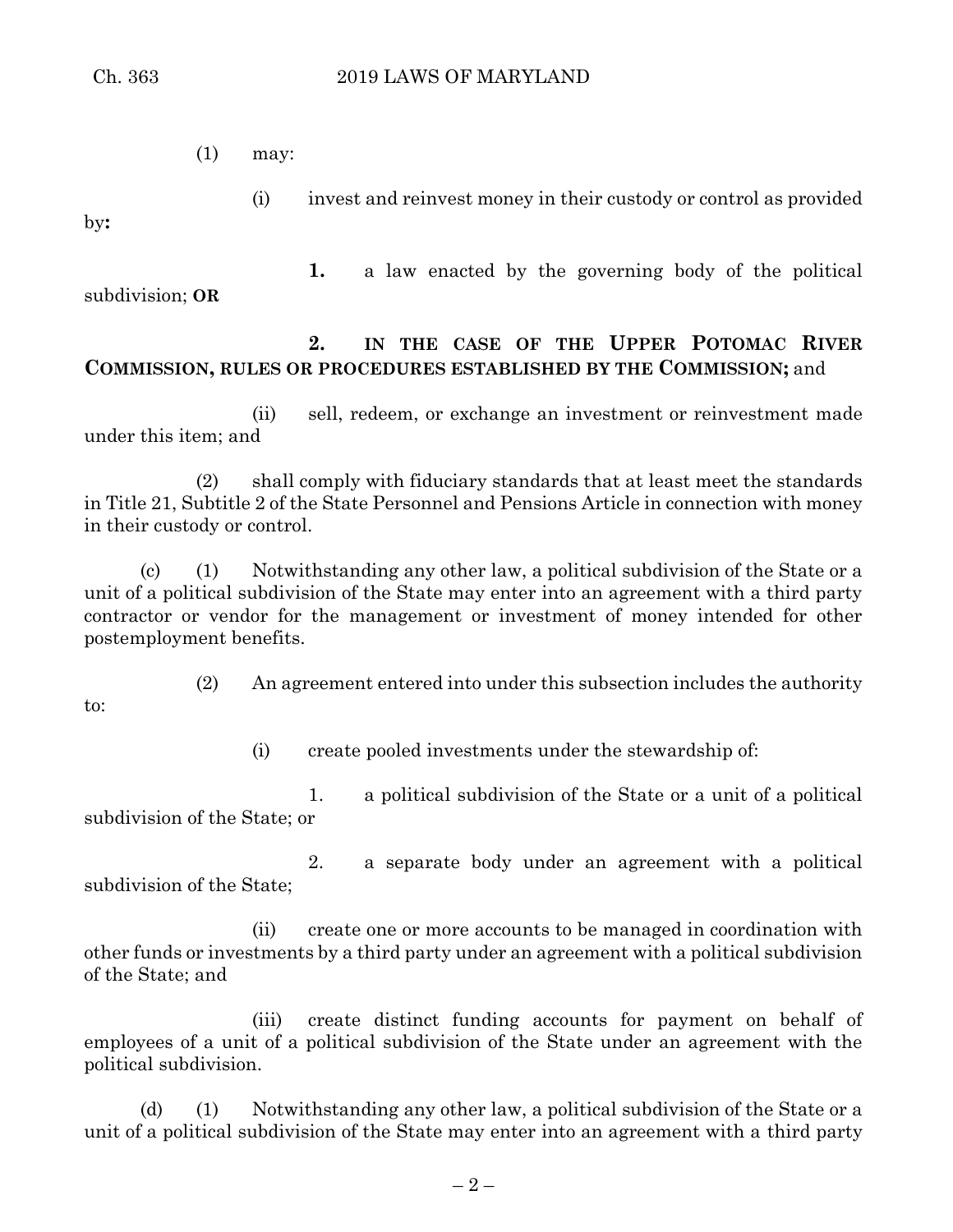contractor or vendor for the management or investment of money in a facility closure reserve fund.

(2) An agreement entered into under this subsection includes the authority

to:

(i) create pooled investments under the stewardship of:

1. a political subdivision of the State or a unit of a political subdivision of the State; or

2. a separate body under an agreement with a political subdivision of the State; and

(ii) create one or more accounts to be managed in coordination with other funds or investments by a third party under an agreement with a political subdivision of the State.

### **Article – State Personnel and Pensions**

40–101.

(a) In this section, "local jurisdiction" means any county or municipal corporation in the State.

(b) **(1)** Subject to any other provision of State or federal law, a local jurisdiction that establishes a public pension system on or after July 1, 2005, is required to adhere to the principles incorporated in the Uniform Management of Public Employee Retirement Systems Act that address the investment and management of funds for a public pension system.

**(2) SUBJECT TO ANY OTHER PROVISION OF STATE OR FEDERAL LAW, ANY PENSION PLAN CONTROLLED BY THE UPPER POTOMAC RIVER COMMISSION ON OR AFTER JULY 1, 2019, IS REQUIRED TO ADHERE TO THE PRINCIPLES INCORPORATED IN THE UNIFORM MANAGEMENT OF PUBLIC EMPLOYEE RETIREMENT SYSTEMS ACT THAT ADDRESS THE INVESTMENT AND MANAGEMENT OF FUNDS FOR A PUBLIC PENSION SYSTEM.**

(c) This section may not be construed to affect the authority of the legislative governing body of a local jurisdiction over the budget for a public pension system established on or after July 1, 2005.

SECTION 2. AND BE IT FURTHER ENACTED, That this Act shall be construed to apply only prospectively and may not be applied or interpreted to have any effect on or application to any investment of funds made before the effective date of this Act.